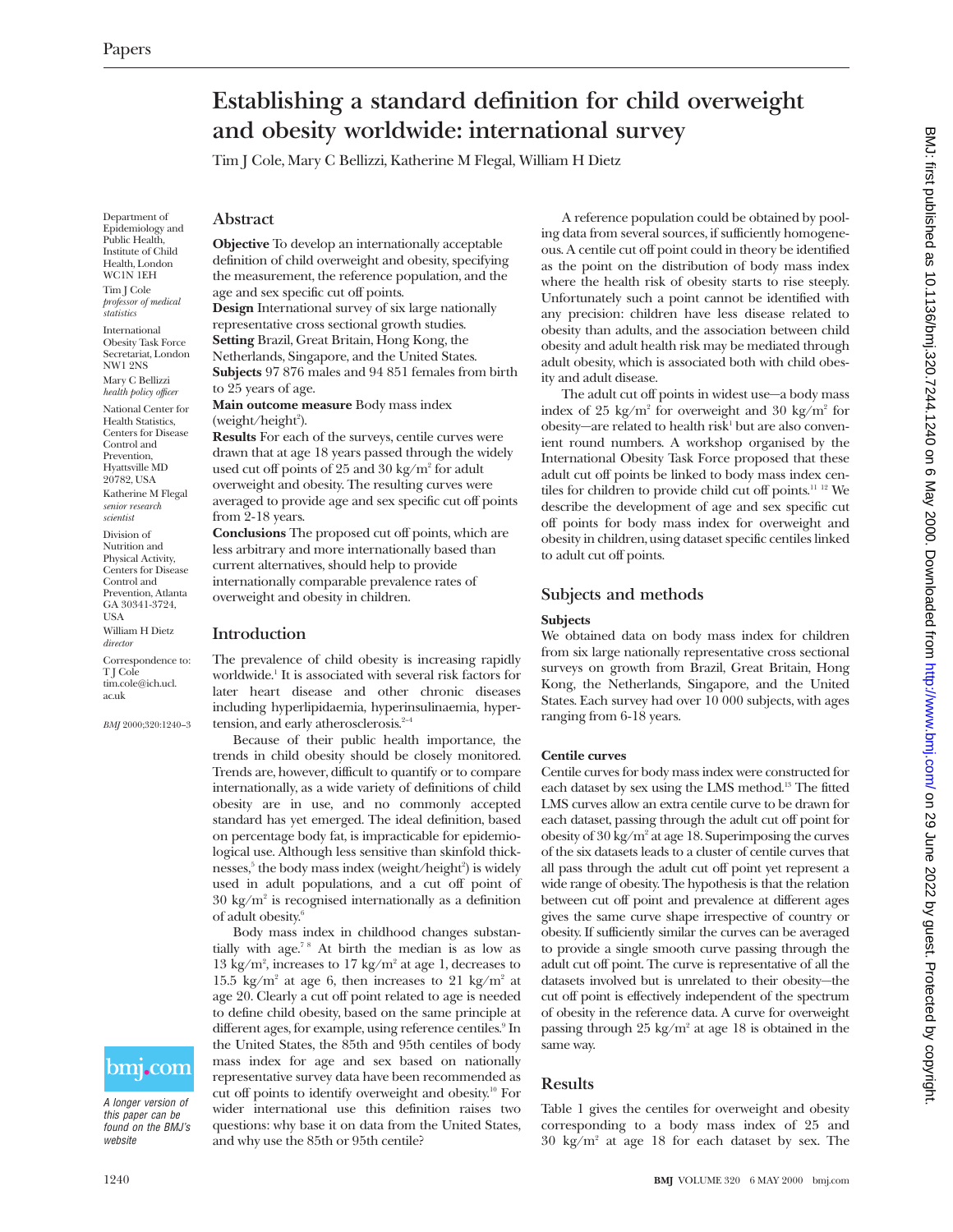prevalence range at 18 years is 4.7-18.1% for overweight and 0.1-4.0% for obesity.

Figure 1 presents the centile curves for overweight for the six datasets by sex, passing through the adult cut off point of 25 kg/m2 at age 18. Figure 2 gives the corresponding centile curves for obesity in each dataset, passing through a body mass index of  $30 \text{ kg/m}^2$  at age 18. The curves are reasonably consistent across countries between ages 8 and 18, although those for Singapore are higher between ages 10 and 15. This is due partly to an increased median and partly to greater variability.

Table 2 and figure 3 show international cut off points for body mass index for overweight and obesity from 2-18 years, obtained by averaging the centile curves in figures 1 and 2. From 2-6 years the cut off points do not include Singapore because its data start at age 6 years.

## **Discussion**

Our method addresses the two main problems of defining internationally acceptable cut off points for body mass index for overweight and obesity in children.11 12 The reference population was obtained by averaging across a heterogeneous mix of surveys from different countries, with widely differing prevalence rates for obesity, whereas the appropriate cut off point was defined in body mass index units in young adulthood and extrapolated to childhood, conserving the corresponding centile in each dataset.

Although less arbitrary and potentially more internationally acceptable than other cut off points, this approach still provides a statistical definition, with all the implied advantages and disadvantages.14 Our terminology corresponds to adult cut off points, but the health consequences for children above the cut off points may differ from those for adults. Nonetheless, the cut off points based on a heterogeneous worldwide population can be applied widely to determine whether the children and adolescents they identify are at increased risk of morbidity related to obesity.

#### **Agreement of the centile curves**

The major uncertainty with our approach, and the test of its validity, is the extent to which the centile curves for the datasets are of the same shape. Figures 1 and 2 show that although the agreement is reasonable it is not perfect.

Nothing obvious explains Singapore's unusual pattern of overweight in puberty. Omitting it from the averaged country curves would lower the cut off points for both sexes by less than 0.4 body mass index units at age 11-12. Therefore, even though Singapore looks different from the other countries, its impact on the cut off points is only modest. Because there is no a priori reason to exclude Singapore, and because so little is known about growth patterns across countries, we have chosen to retain it in the reference population.

#### **Extending the dataset**

We recognise that the reference population made up of these countries is less than ideal. It probably reflects Western populations adequately but lacks representation from other parts of the world. The Hong Kong sample may, however, be fairly representative of the

**Table 1** Centiles and z scores for overweight and obesity corresponding to body mass index of 25 kg/ $m^2$  and 30 kg/ $m^2$  at age 18 years in six datasets, derived from fitted LMS curves

| Country                              | <b>Males</b> |         |                            | <b>Females</b> |         |                            |
|--------------------------------------|--------------|---------|----------------------------|----------------|---------|----------------------------|
|                                      | Centile      | z score | $%$ above cut<br>off point | Centile        | z score | $%$ above cut<br>off point |
| Body mass index 25 kg/m <sup>2</sup> |              |         |                            |                |         |                            |
| <b>Brazil</b>                        | 95.3         | 1.68    | 4.7                        | 84.8           | 1.03    | 15.2                       |
| Great Britain                        | 90.4         | 1.30    | 9.6                        | 88.3           | 1.19    | 11.7                       |
| Hong Kong                            | 88.3         | 1.19    | 11.7                       | 90.2           | 1.29    | 9.8                        |
| Netherlands                          | 94.5         | 1.60    | 5.5                        | 93.5           | 1.52    | 6.5                        |
| Singapore                            | 89.5         | 1.25    | 10.5                       | 93.0           | 1.48    | 7.0                        |
| <b>United States</b>                 | 81.9         | 0.91    | 18.1                       | 83.5           | 0.97    | 16.5                       |
| Body mass index 30 kg/m <sup>2</sup> |              |         |                            |                |         |                            |
| <b>Brazil</b>                        | 99.9         | 3.05    | 0.1                        | 98.0           | 2.06    | 2.0                        |
| Great Britain                        | 99.1         | 2.37    | 0.9                        | 98.8           | 2.25    | 1.2                        |
| Hong Kong                            | 96.9         | 1.86    | 3.1                        | 98.2           | 2.10    | 1.8                        |
| Netherlands                          | 99.7         | 2.71    | 0.3                        | 99.7           | 2.73    | 0.3                        |
| Singapore                            | 98.3         | 2.12    | 1.7                        | 99.0           | 2.33    | 1.0                        |
| <b>United States</b>                 | 96.7         | 1.84    | 3.3                        | 96.0           | 1.76    | 4.0                        |
|                                      |              |         |                            |                |         |                            |









Chinese, and the Brazilian and US datasets include many subjects of African descent. Although additional datasets from Africa and Asia would be helpful, our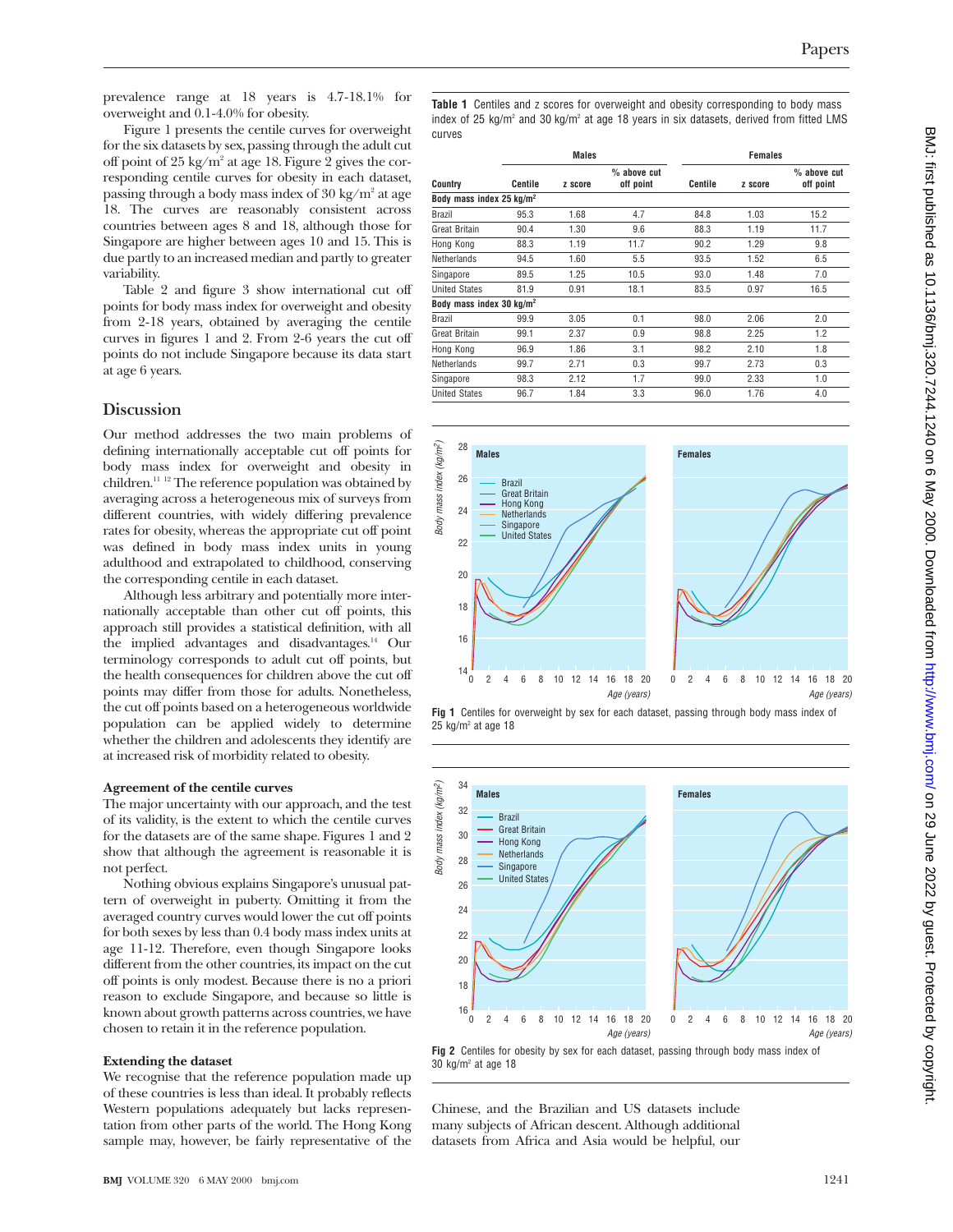stringent inclusion criteria of a large sample, national representativeness, minimum age range 6-18 years, and data quality control, mean that further datasets are unlikely to emerge from these continents in the foreseeable future. To our knowledge no other

**Table 2** International cut off points for body mass index for overweight and obesity by sex between 2 and 18 years, defined to pass through body mass index of 25 and 30 kg/m<sup>2</sup> at age 18, obtained by averaging data from Brazil, Great Britain, Hong Kong, Netherlands, Singapore, and United States

|                |              | Body mass index 25 kg/m <sup>2</sup> | Body mass index 30 kg/m <sup>2</sup> |                |  |
|----------------|--------------|--------------------------------------|--------------------------------------|----------------|--|
| Age (years)    | <b>Males</b> | <b>Females</b>                       | <b>Males</b>                         | <b>Females</b> |  |
| $\overline{2}$ | 18.4         | 18.0                                 | 20.1                                 | 20.1           |  |
| 2.5            | 18.1         | 17.8                                 | 19.8                                 | 19.5           |  |
| 3              | 17.9         | 17.6                                 | 19.6                                 | 19.4           |  |
| 3.5            | 17.7         | 17.4                                 | 19.4                                 | 19.2           |  |
| 4              | 17.6         | 17.3                                 | 19.3                                 | 19.1           |  |
| 4.5            | 17.5         | 17.2                                 | 19.3                                 | 19.1           |  |
| 5              | 17.4         | 17.1                                 | 19.3                                 | 19.2           |  |
| 5.5            | 17.5         | 17.2                                 | 19.5                                 | 19.3           |  |
| 6              | 17.6         | 17.3                                 | 19.8                                 | 19.7           |  |
| 6.5            | 17.7         | 17.5                                 | 20.2                                 | 20.1           |  |
| $\overline{7}$ | 17.9         | 17.8                                 | 20.6                                 | 20.5           |  |
| 7.5            | 18.2         | 18.0                                 | 21.1                                 | 21.0           |  |
| 8              | 18.4         | 18.3                                 | 21.6                                 | 21.6           |  |
| 8.5            | 18.8         | 18.7                                 | 22.2                                 | 22.2           |  |
| 9              | 19.1         | 19.1                                 | 22.8                                 | 22.8           |  |
| 9.5            | 19.5         | 19.5                                 | 23.4                                 | 23.5           |  |
| 10             | 19.8         | 19.9                                 | 24.0                                 | 24.1           |  |
| 10.5           | 20.2         | 20.3                                 | 24.6                                 | 24.8           |  |
| 11             | 20.6         | 20.7                                 | 25.1                                 | 25.4           |  |
| 11.5           | 20.9         | 21.2                                 | 25.6                                 | 26.1           |  |
| 12             | 21.2         | 21.7                                 | 26.0                                 | 26.7           |  |
| 12.5           | 21.6         | 22.1                                 | 26.4                                 | 27.2           |  |
| 13             | 21.9         | 22.6                                 | 26.8                                 | 27.8           |  |
| 13.5           | 22.3         | 23.0                                 | 27.2                                 | 28.2           |  |
| 14             | 22.6         | 23.3                                 | 27.6                                 | 28.6           |  |
| 14.5           | 23.0         | 23.7                                 | 28.0                                 | 28.9           |  |
| 15             | 23.3         | 23.9                                 | 28.3                                 | 29.1           |  |
| 15.5           | 23.6         | 24.2                                 | 28.6                                 | 29.3           |  |
| 16             | 23.9         | 24.4                                 | 28.9                                 | 29.4           |  |
| 16.5           | 24.2         | 24.5                                 | 29.1                                 | 29.6           |  |
| 17             | 24.5         | 24.7                                 | 29.4                                 | 29.7           |  |
| 17.5           | 24.7         | 24.8                                 | 29.7                                 | 29.8           |  |
| 18             | 25           | 25                                   | 30                                   | 30             |  |



**Fig 3** International cut off points for body mass index by sex for overweight and obesity, passing through body mass index 25 and 30 kg/m2 at age 18 (data from Brazil, Britain, Hong Kong, Netherlands, Singapore, and United States)

## **What is already known on this topic**

Child obesity is a serious public health problem that is surprisingly difficult to define

The 95th centile of the US body mass index reference has recently been proposed as a cut off point for child obesity, but like previous definitions it is far from universally accepted

## **What this study adds**

A new definition of overweight and obesity in childhood, based on pooled international data for body mass index and linked to the widely used adult obesity cut off point of 30 kg/m², has been proposed

The definition is less arbitrary and more international than others, and should encourage direct comparison of trends in child obesity worldwide

available surveys satisfy the criteria. It is not realistic to wait for them because there is an urgent need for international cut off points now. Also, our methodology aims to adjust for differences in overweight between countries, so it could be argued that adding other countries to the reference set would make little difference to the cut off points. None the less, further research is needed to explore patterns of body mass index in children in Africa and Asia.

## **Puberty**

The body mass index curves in figure 3 show a fairly linear pattern for males but a higher and more concave shape for females. This sex difference can also be seen in the individual curves of figures 1 and 2 reflecting earlier puberty in females. The sensitivity of the curve's shape to the timing of puberty may affect the performance of the cut off points in countries where puberty is appreciably delayed,15 although delays of less than two years are unlikely to make much difference.

## **Conclusions**

Our analysis provides cut off points for body mass index in childhood that are based on international data and linked to the widely accepted adult cut off points of a body mass index of 25 and 30 kg/m $^2$ . Our approach avoids some of the usual arbitrariness of choosing the reference data and cut off point. Applying the cut off points to the national datasets on which they are based gives a wide range of prevalence estimates at age 18 of 5-18% for overweight and 0.1-4% for obesity. A similar range of estimates is likely to be seen from age 2-18. The cut off points are recommended for use in international comparisons of prevalence of overweight and obesity.

We thank Carlos Monteiro (Brazil), Sophie Leung (Hong Kong), Machteld Roede (the Netherlands), and Uma Rajan (Singapore), for allowing us access to their data.

Contributors: TJC had the original idea, did most of the statistical analyses, and wrote the first draft of the paper. TJC, MCB, KMF, and WHD provided the data. KMF did further analyses of the US data. All authors attended the original childhood obesity workshop, participated in the design and planning of the study,